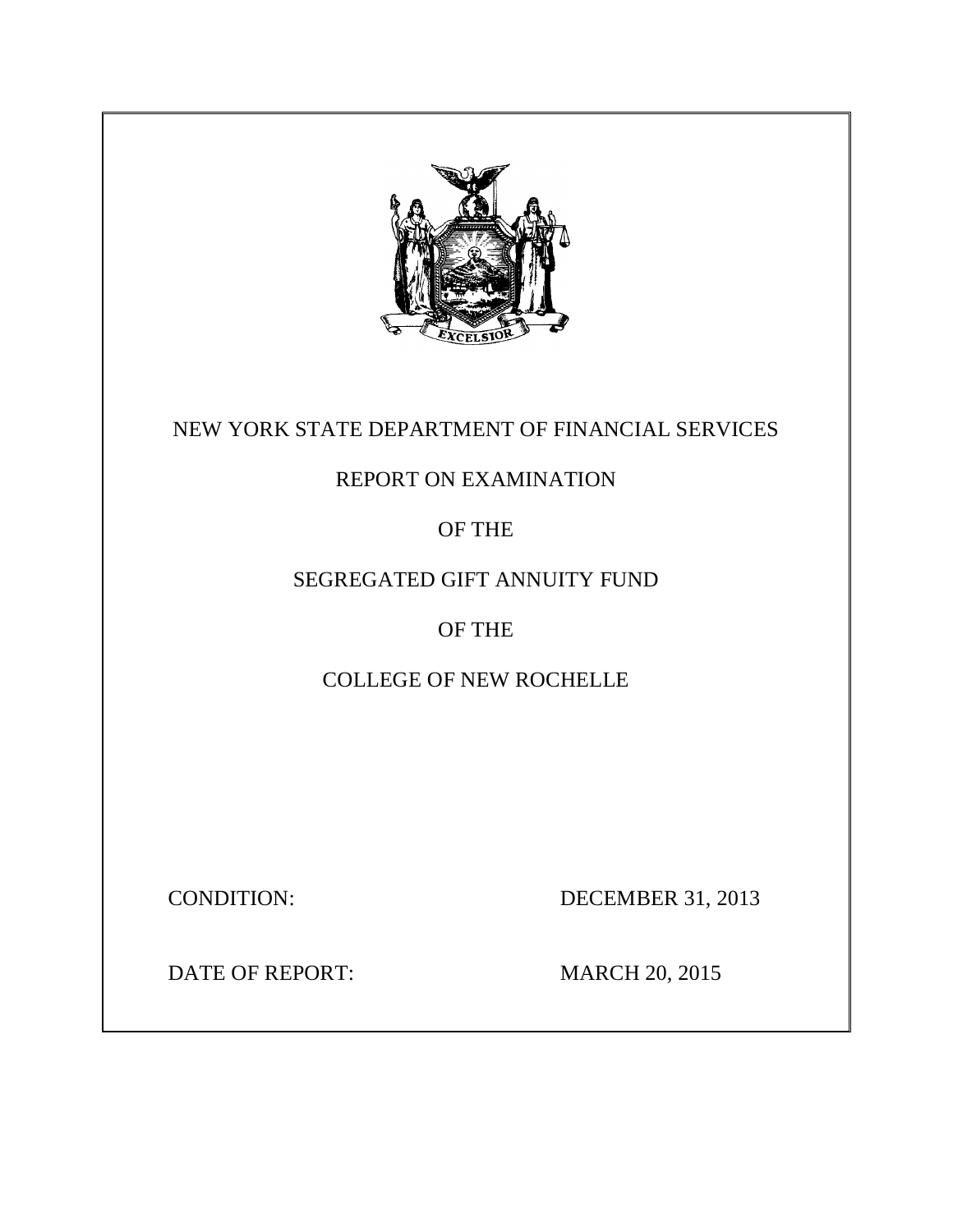#### NEW YORK STATE DEPARTMENT OF FINANCIAL SERVICES

## REPORT ON EXAMINATION

#### OF THE

#### SEGREGATED GIFT ANNUITY FUND

#### OF THE

#### COLLEGE OF NEW ROCHELLE

#### AS OF

DECEMBER 31, 2013

DATE OF REPORT: MARCH 20, 2015

**EXAMINER:** 

PABLO RAMOS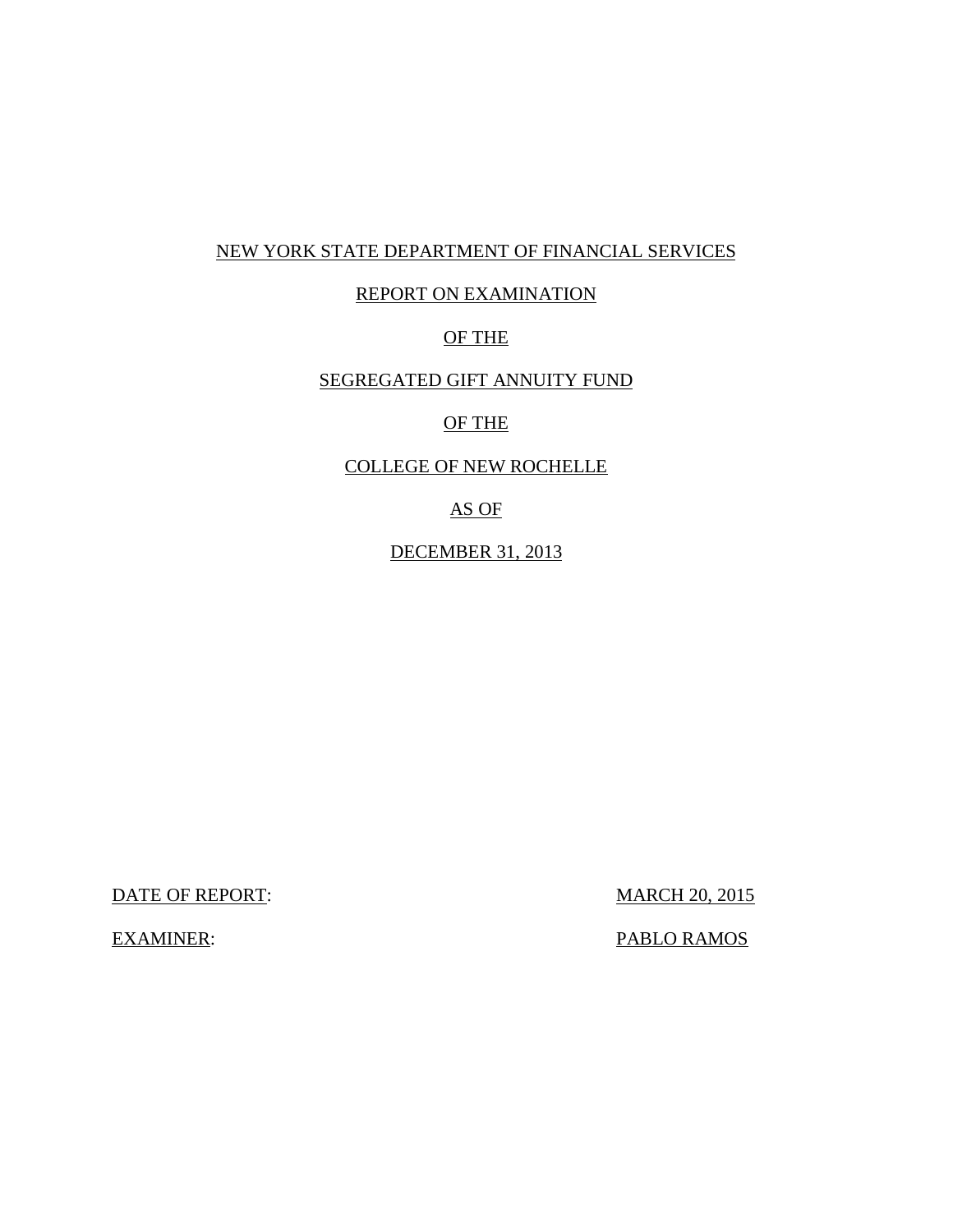#### TABLE OF CONTENTS

| ITEM |                                      | PAGE NO.       |
|------|--------------------------------------|----------------|
| 1.   | Executive summary                    | $\overline{2}$ |
| 2.   | Scope of examination                 | 4              |
| 3.   | Description of Fund                  | 5              |
| 4.   | Corporate governance                 | 6              |
| 5.   | Significant financial information    | $\overline{7}$ |
| 6.   | Treatment of annuitants              | 10             |
| 7.   | Custodian                            | 11             |
| 8.   | Annual statement workpapers          | 11             |
| 9.   | Subsequent events                    | 12             |
| 10.  | Prior report summary and conclusions | 13             |
| 11.  | Summary and conclusions              | 14             |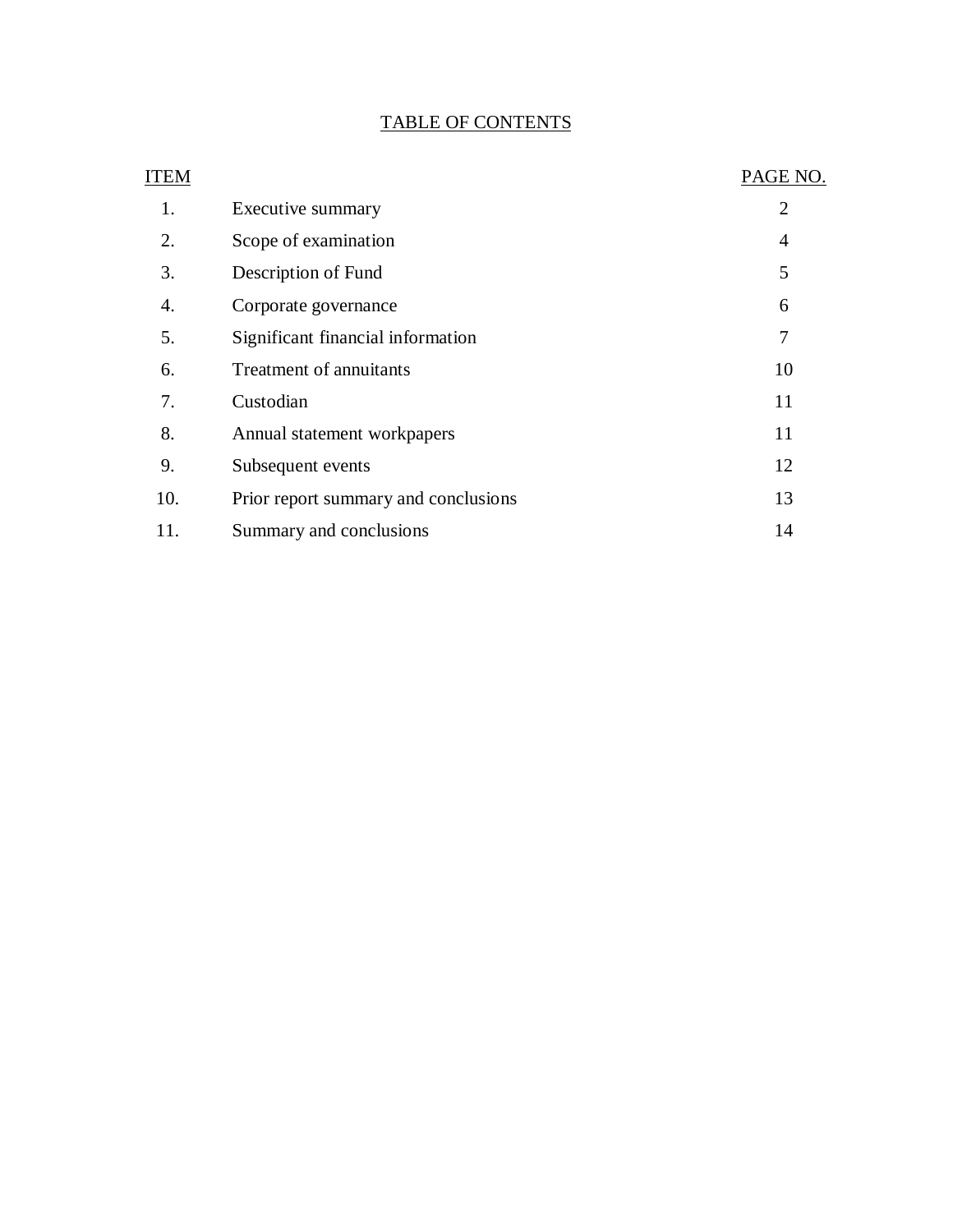

# NEW YORK STATE DEPARTMENT<sub>of</sub><br>FINANCIAL SERVICES

 Andrew M. Cuomo Maria T. Vullo Governor Superintendent Superintendent Superintendent Superintendent Superintendent Superintendent Superintendent

March 16, 2017

 Honorable Maria T. Vullo Superintendent of Financial Services New York, New York 10004

Madam:

 and annexed hereto, an examination has been made into the condition and affairs of the Segregated Gift Annuity Fund of the College of New Rochelle, hereinafter referred to as "the Fund." The Fund's home office is located at 29 Castle Place, New Rochelle, New York 10805. In accordance with instructions contained in Appointment No. 31142, dated April 8, 2014

 Wherever "Department" appears in this report, it refers to the New York State Department of Financial Services.

The report indicating the results of this examination is respectfully submitted.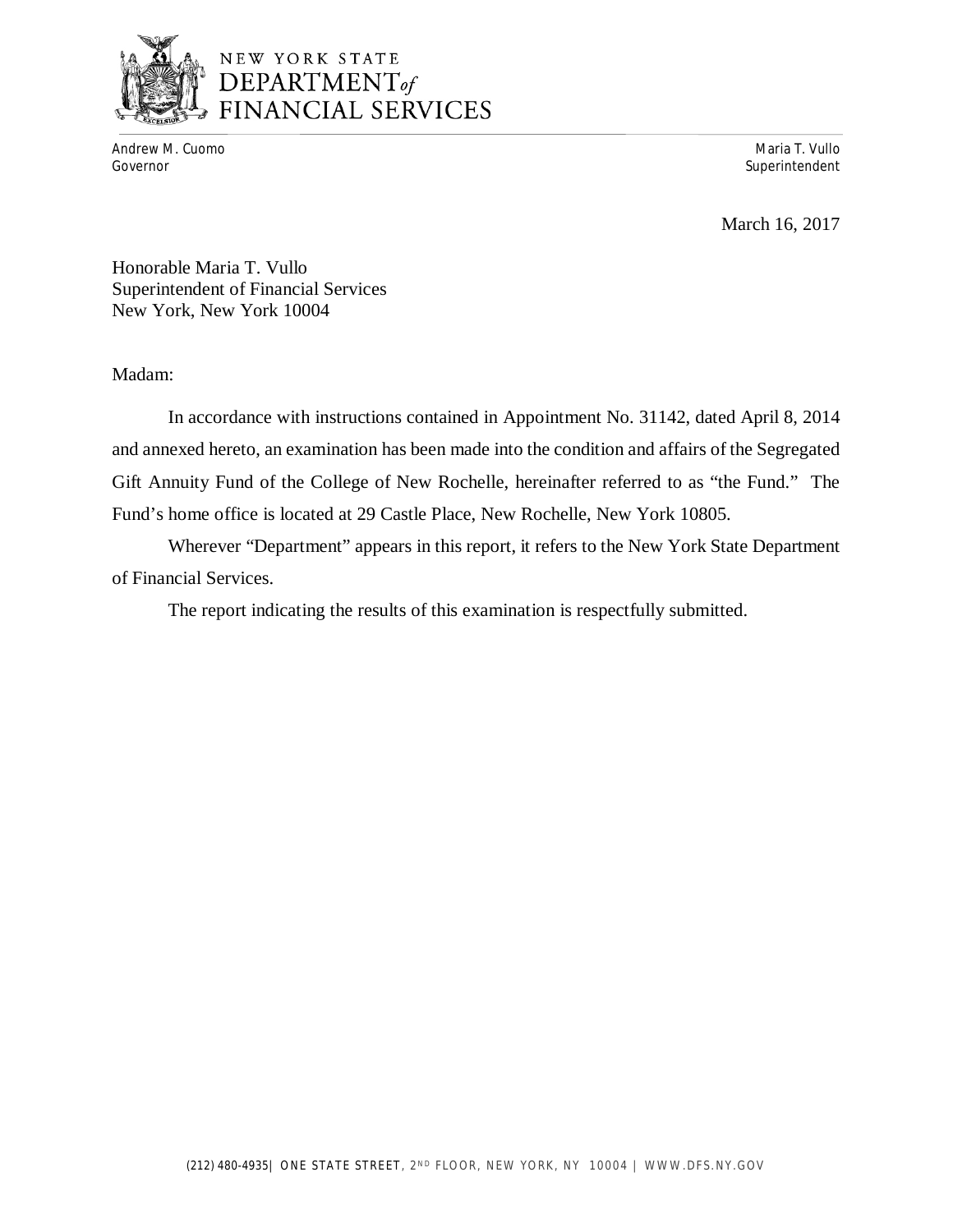#### 1. EXECUTIVE SUMMARY

 The Fund violated Section 312(b) of the New York Insurance Law by failing to maintain signed statements from the board members indicating that they received and read the prior report on examination. The examiner recommends that the Fund comply with Section 312(b) of the New York Insurance Law by obtaining and maintaining the signature of each board member indicating that they received and read the prior report on examination. (See item 4 of this report)

 The examiner recommends that the Fund obtain brokers' advices or other supporting documentation for its investment transactions and reconcile such advices to the monthly statements provided by the custodian. (See item 4 of this report)

 The Fund violated Section 1110(b) of the New York Insurance Law when it failed to maintain admitted assets at least equal to 110% of the total amount of reserves on its outstanding agreements. (See item 5 of this report)

 The examiner recommends that the Fund strengthen the diversification of its investment holdings. If the trustee has determined that it is in the interests of the beneficiaries to deviate from such a recommendation, then it should memorialize the reasons for that determination in terms of the Investment Strategy Statement's risk, return, and time horizon parameters. (See item 5 of this report)

 The examiner recommends that the Fund adopt an Investment Strategy Statement ("ISS"). Such a Statement should refer to the prudent investor standard as defined in Section 11-2.3 of the Estates, Powers and Trusts Law, which standard, as specified in Section 1110(b) of the New York Insurance Law, governs the manner in which the required admitted assets of a segregated gift annuity fund shall be invested. The Fund should exercise reasonable care, skill and caution to make and implement investment and management decisions as a prudent investor would for the entire portfolio. In doing so, the Fund should take into account present and future distributions to or for the beneficiaries and create a plan to meet the needs of those distributions to establish the ISS's risk, return, and time horizon objectives. (See item 5 of this report)

 The examiner recommends that the Fund obtain copies of the death certificates of annuitants for annuity contracts terminated. (See item 6 of this report)

 The examiner recommends that the Fund contract with a licensed bank or trust company to serve as the Fund's custodian for the Fund's securities. (See item 7 of this report)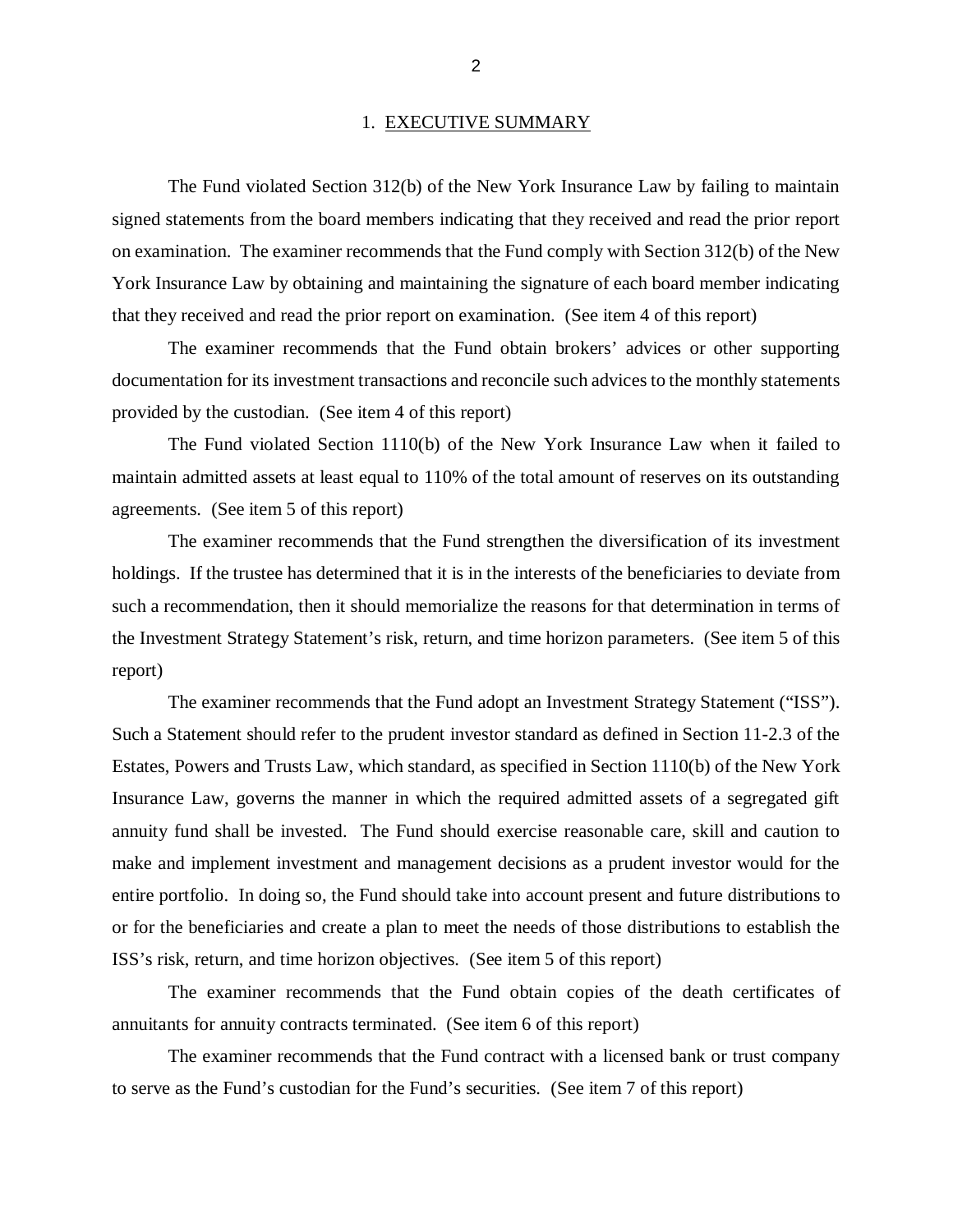The examiner recommends that the Fund prepare and maintain accounting records, including but not limited to, a trial balance, general ledger, and transaction registers that reconcile to its filed annual statements. A similar recommendation appeared in the prior report on examination. (See item 8 of this report)

#### **Subsequent Events**

 an interim president. (See item 9 of this report) On October 18, 2016, the College's president resigned her position. She was replaced by

 subsequently cured the insolvency by making two payments into the Fund. (See item 9 of this On May 12, 2016, the Department notified the Fund of its insolvent condition. The College report)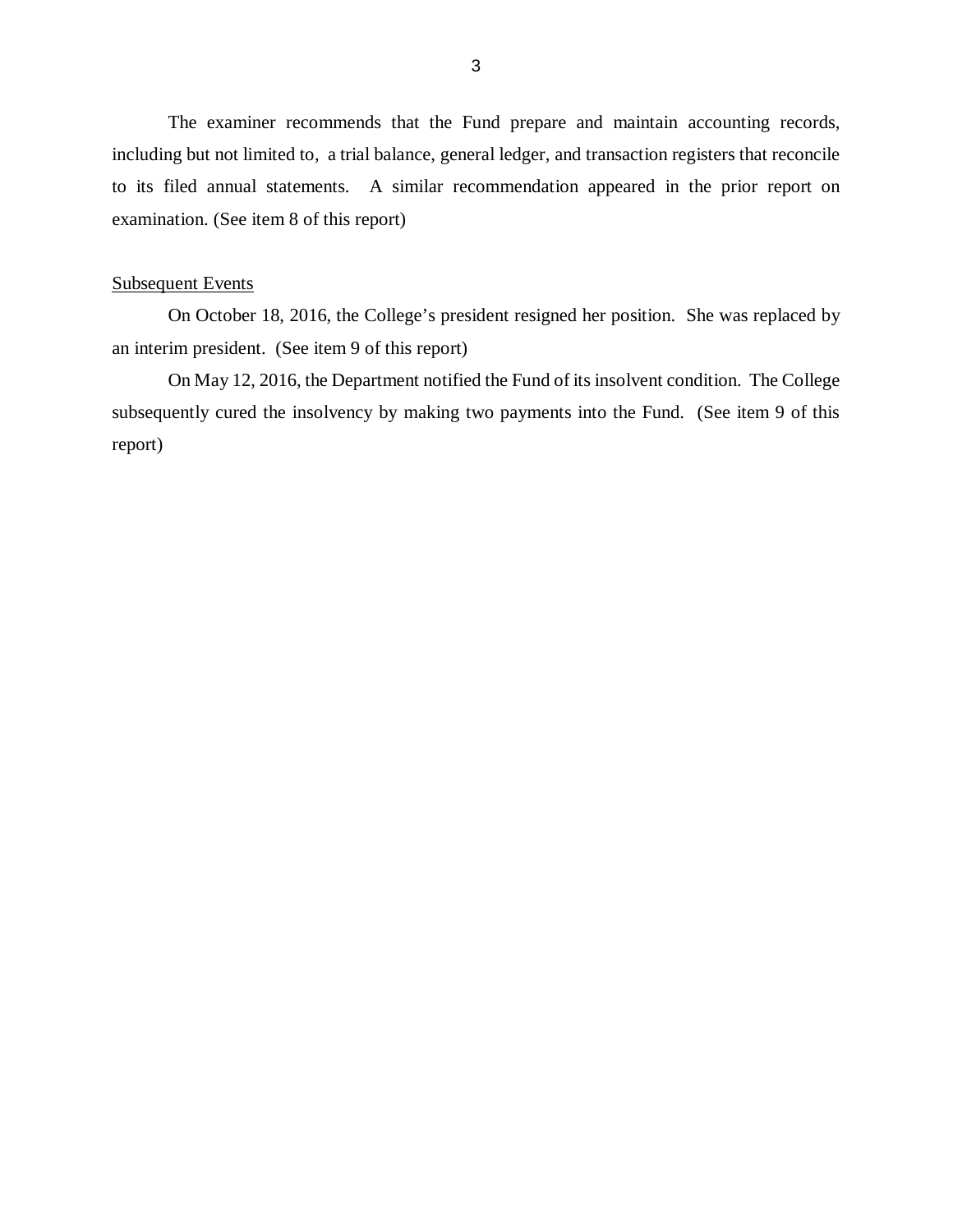#### 2. SCOPE OF EXAMINATION

 the period from January 1, 2009 through December 31, 2013. As necessary, the examiner reviewed transactions occurring subsequent to December 31, 2013 but prior to the date of this report (i.e., the completion date of the examination). The prior examination was conducted as of December 31, 2008. This examination covers

 to determine whether the Fund's filed 2013 annual statement fairly presents its financial condition. The examiner reviewed the Fund's income and disbursements necessary to accomplish such verification. The examiner also reviewed the corrective actions taken by the Fund with respect to the recommendation contained in the prior report on examination. The results of such review are contained in item 10 of this report. The examination comprised a verification of assets and liabilities as of December 31, 2013

 matters which involve departure from laws, regulations, or rules or which require explanation or This report on examination is confined to financial statements and comments on those description.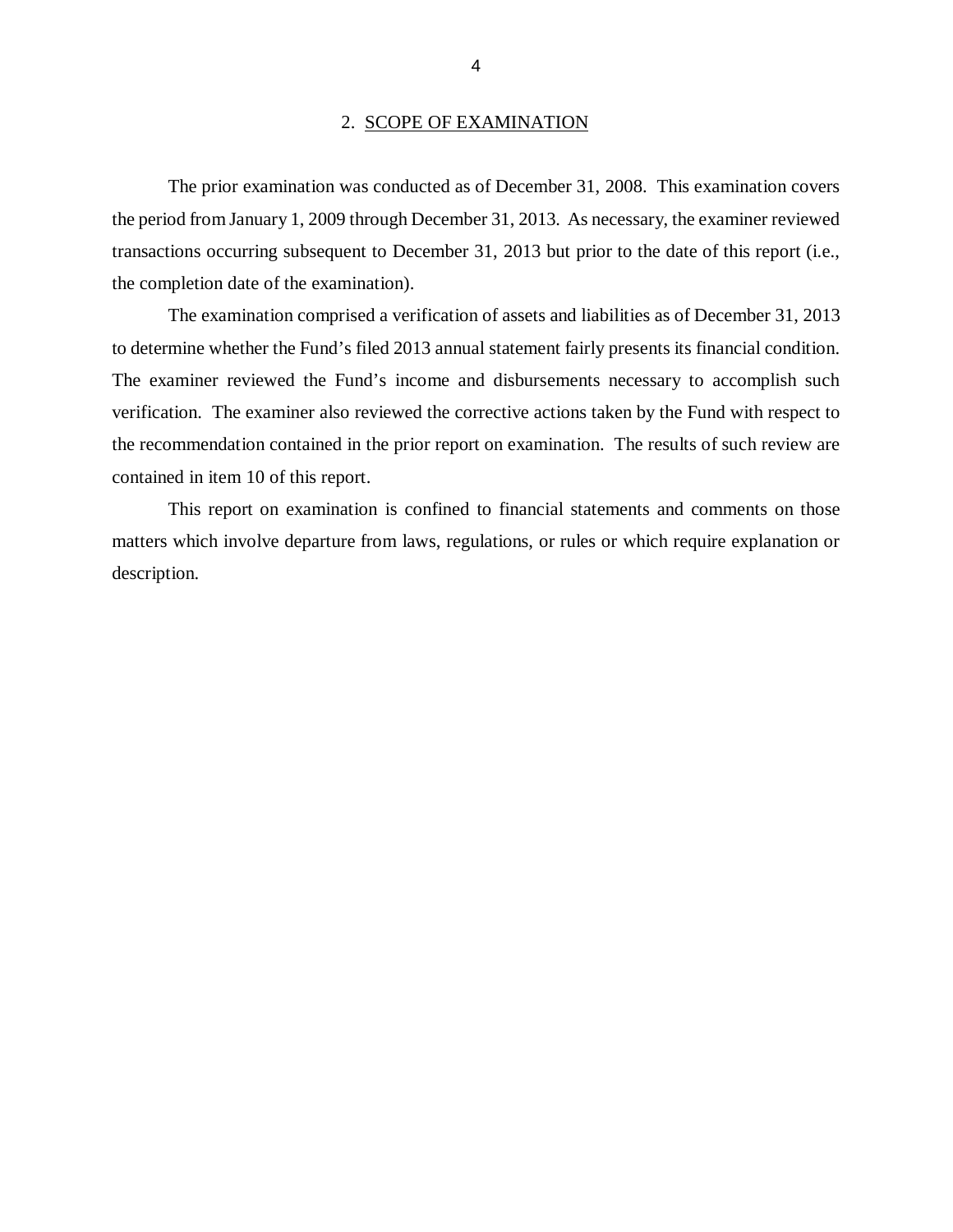#### 3. DESCRIPTION OF FUND

 The College of New Rochelle ("the College") is organized for the purpose of encouraging the intellectual development of persons through the maintenance of the highest standards of academic excellence and educational growth. Under the provisions of its by-laws, the College is permitted to issue gift annuity agreements and it has done so since 1994. A special permit was granted to the College by the Department on July 6, 1999, authorizing it to issue gift annuity agreements as specified in Section 1110 of the New York Insurance Law.

 Charles Schwab Institutional ("Charles Schwab") is the custodian for the Fund's investments. The Fund retains Cornerstone Advisors Asset Management, Inc. ("Cornerstone") for investment management services and administration of the gift annuity program, including processing of gift annuity applications, calculating reserves, and remitting annuity payments to annuitants. Cornerstone retains PG Calc Corporation Incorporated, a support service company for charitable organizations, to provide the database of gifts, issue annuity payments, and prepare the reserve and liability reports required for the Fund's annual statements. The Fund engages with the Bookkeeping Agency for the preparation of the annual statements. The Fund issues the annuities and maintains the annuity contract files at its home office. The Fund reviews its investment transactions and maintains all records of the gift annuity program.

 The management of the College and the Fund and all of its affairs and property are entrusted to a board of trustees. The number of trustees is limited to 28 and not less than 5 regular voting trustees. As of December 31, 2013, the board consisted of 26 trustees. The trustees elect a Chairman, President, Vice Chairman, Secretary, and a Treasurer-Business Manager. The nomination and election procedures of the trustees and their term of office are set by the by-laws. The current President of the College is serving on an interim basis. (See item 9 of this report)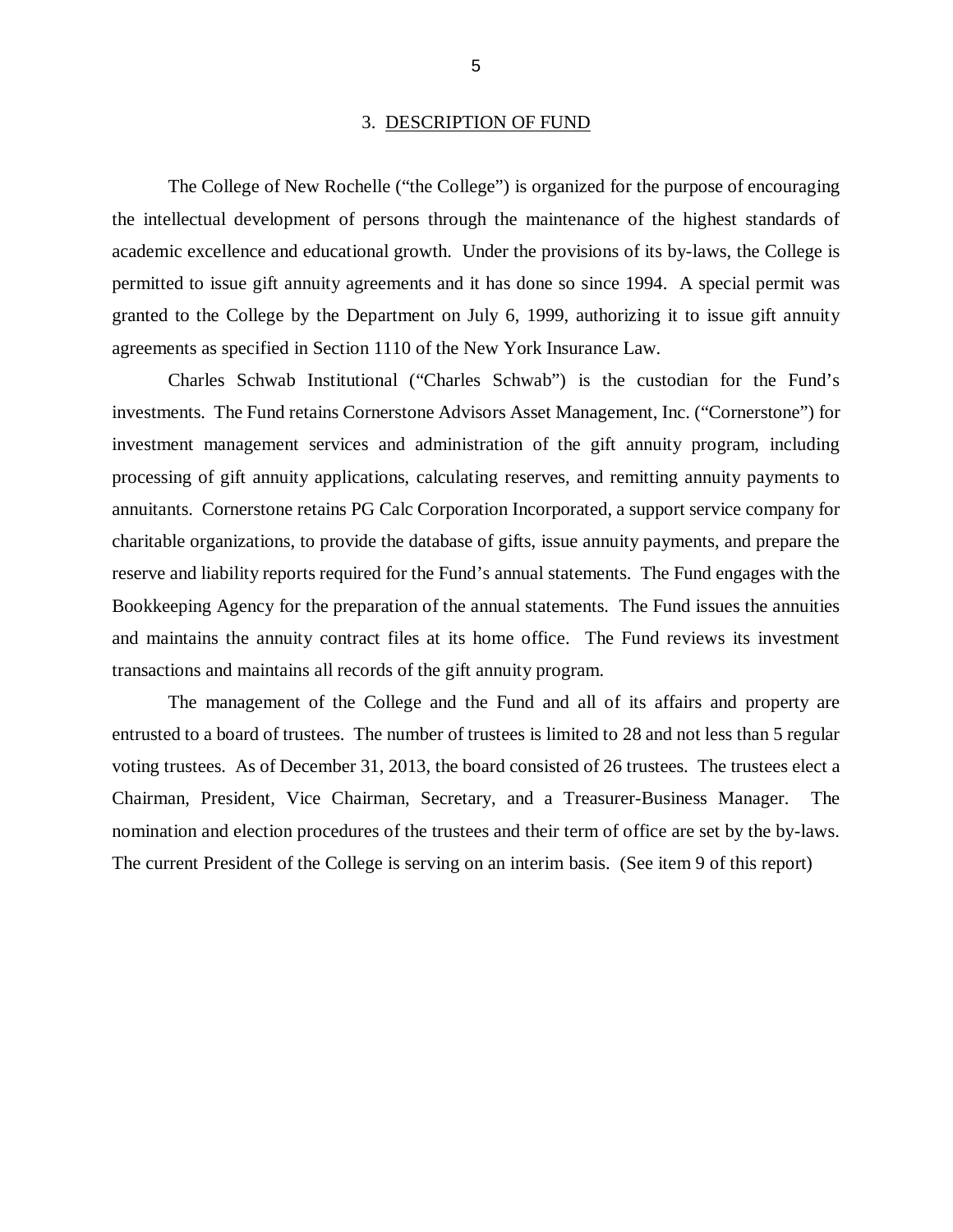#### 4. CORPORATE GOVERNANCE

#### <span id="page-8-0"></span>Section 312(b) of the New York Insurance Law states, in part:

 "(b) A copy of the report shall be furnished by such insurer or other person to each member of its board of directors and each such member shall sign a statement which shall be retained in the insurer's files confirming that such member has received and read such report . . ."

 The Fund failed to maintain statements signed by each board member indicating that they received and read the prior report on examination.

 The Fund violated Section 312(b) of the New York Insurance Law by failing to maintain signed statements from the board members indicating that they received and read the prior report on examination. The examiner recommends that the Fund comply with Section 312(b) of the New York Insurance Law by obtaining and maintaining the signature of each board member indicating that they received and read the prior report on examination.

 The examiner reviewed the investment transactions for the period under examination and noted that the Fund did not obtain brokers' advices or other supporting documentation for its investment transactions to reconcile such advices to the monthly statements furnished by the custodian.

 documentation for its investment transactions and reconcile such advices to the monthly statements provided by the custodian. The examiner recommends that the Fund obtain brokers' advices or other supporting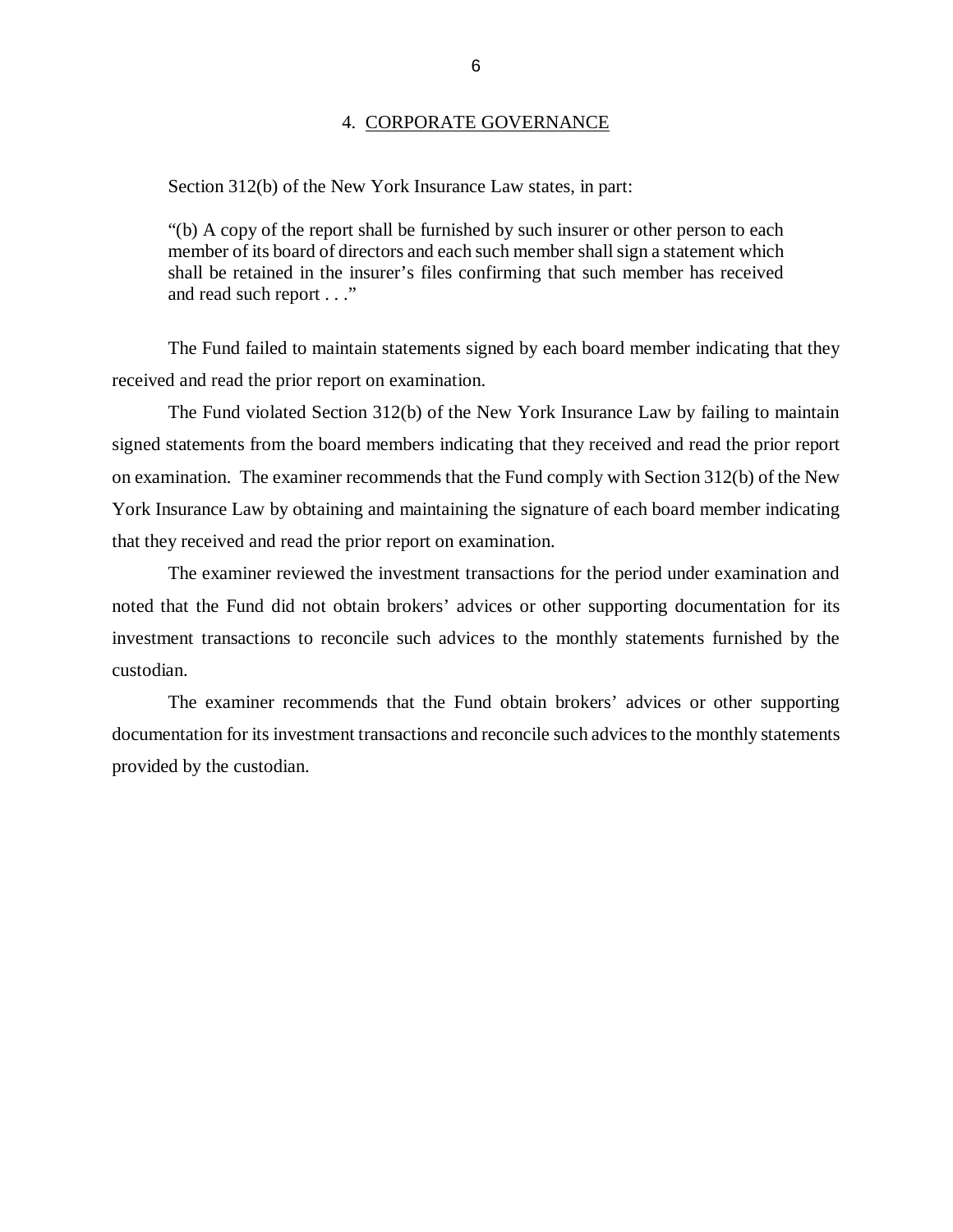Fund's assets, liabilities, and fund balance during the period under review: The following summary table indicates the growth (decline) in various categories of the

|                                                                | December 31,<br>2008  | December 31,<br>2013  | Increase<br>(Decrease)     |
|----------------------------------------------------------------|-----------------------|-----------------------|----------------------------|
| Admitted assets                                                | \$697,560             | \$744,994             | \$47,434                   |
| Liabilities                                                    | \$596,986             | \$735,871             | \$138,885                  |
| Minimum required fund balance<br>Excess fund balance (surplus) | $$59,699*$<br>40,875* | \$73,587<br>(64, 464) | 13,888<br>\$<br>(105, 339) |
| Total annuity fund balance                                     | \$100,574             | \$9,123               | \$ (91,451)                |
| Total liabilities and annuity fund balance                     | \$697,560             | \$744.994             | \$.<br>47,434              |

 Note: The amounts denoted with an asterisk were determined during the current examination. Any differences are due to rounding.

 The increase in liabilities reflects an increase in annual payments despite a decrease in annuities in force. Annual payments increased from \$75,898 in 2008 to \$93,283 in 2013; in contrast, annuities in force decreased from 30 as of December 31, 2008 to 27 as of December 31, 2013.

 The decrease in annuity fund balance is due in part to net increases in actuarial reserves of: \$47,055 in 2013, \$54,752 in 2011, \$51,392 in 2010, and \$9,805 in 2009. The net increase in actuarial reserves during the examination period also reflected a net decrease in actuarial reserves of \$24,117 in 2012.

Section 1110(b) of the New York Insurance Law states, in part:

 "Every such domestic corporation or association shall maintain admitted assets at least equal to the greater of (i) the sum of its reserves on its outstanding agreements . . . and a surplus of ten per centum of such reserves, or (ii) the amount of one hundred thousand dollars."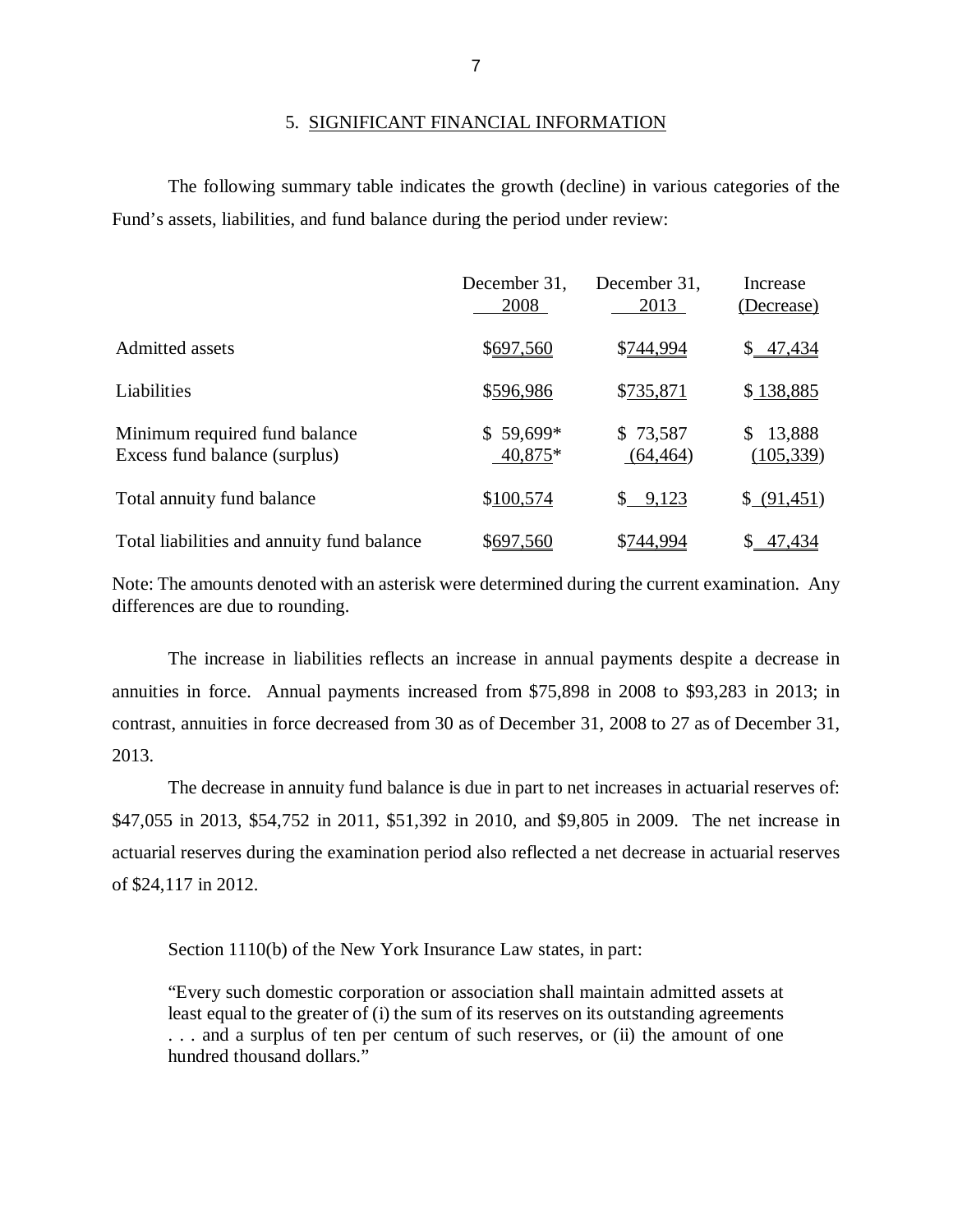As of December 31, 2013, the Fund reported admitted assets of \$744,994, net reserves of \$735,871, total annuity fund balance of \$9,123 and minimum required fund balance of \$73,587. The Fund is required to maintain admitted assets at least equal to \$809,458 (110% of \$735,871). Therefore, the Fund is underfunded in the amount of \$64,464.

 The Fund violated Section 1110(b) of the New York Insurance Law when it failed to maintain admitted assets at least equal to 110% of the total amount of reserves on its outstanding agreements.

 After the completion date of field work, based on an audit of the 2015 annual statement, it was further determined that the Fund was insolvent, with a deficiency in the amount of \$195,677. Subsequently, the College injected additional funds into the Fund, curing the deficiency. (See item 9 of this report)

 The Fund's admitted assets, as of December 31, 2013, were invested mainly in bonds (93.94%).

Section 1409(a) of the New York Insurance Law states,

 "(a) Except as more specifically provided in this chapter, no domestic insurer shall have more than ten percent of its admitted assets as shown by its last statement on file with the superintendent invested in, or loaned upon, the securities (including for this purpose certificates of deposit, partnership interests and other equity interests) of any one institution."

 According to the 2013 annual statement on file, the Fund reported 34.43% of invested assets invested in the securities of Federal Home Loan Mortgage Corporation ("FHLMC") bond and 23.49% invested in the securities of Federal National Mortgage Association ("FNMA") bond. The Fund's current concentration in the two U.S. government sponsored mortgage-backed bonds make it highly unlikely that the Fund's remaining assets could provide the variability to offset the risks inherent in the bonds. In fact, the Fund invests 62.37% of its admitted assets in U.S. government sponsored mortgage-backed bonds.

 The examiner recommends that the Fund strengthen the diversification of its investment holdings. If the trustee has determined that it is in the interests of the beneficiaries to deviate from such a recommendation, then it should memorialize the reasons for that determination in terms of the Investment Strategy Statement's ("ISS") risk, return, and time horizon parameters. A trustee using reasonable care, skill and caution should diversify the Fund's assets. A diversification is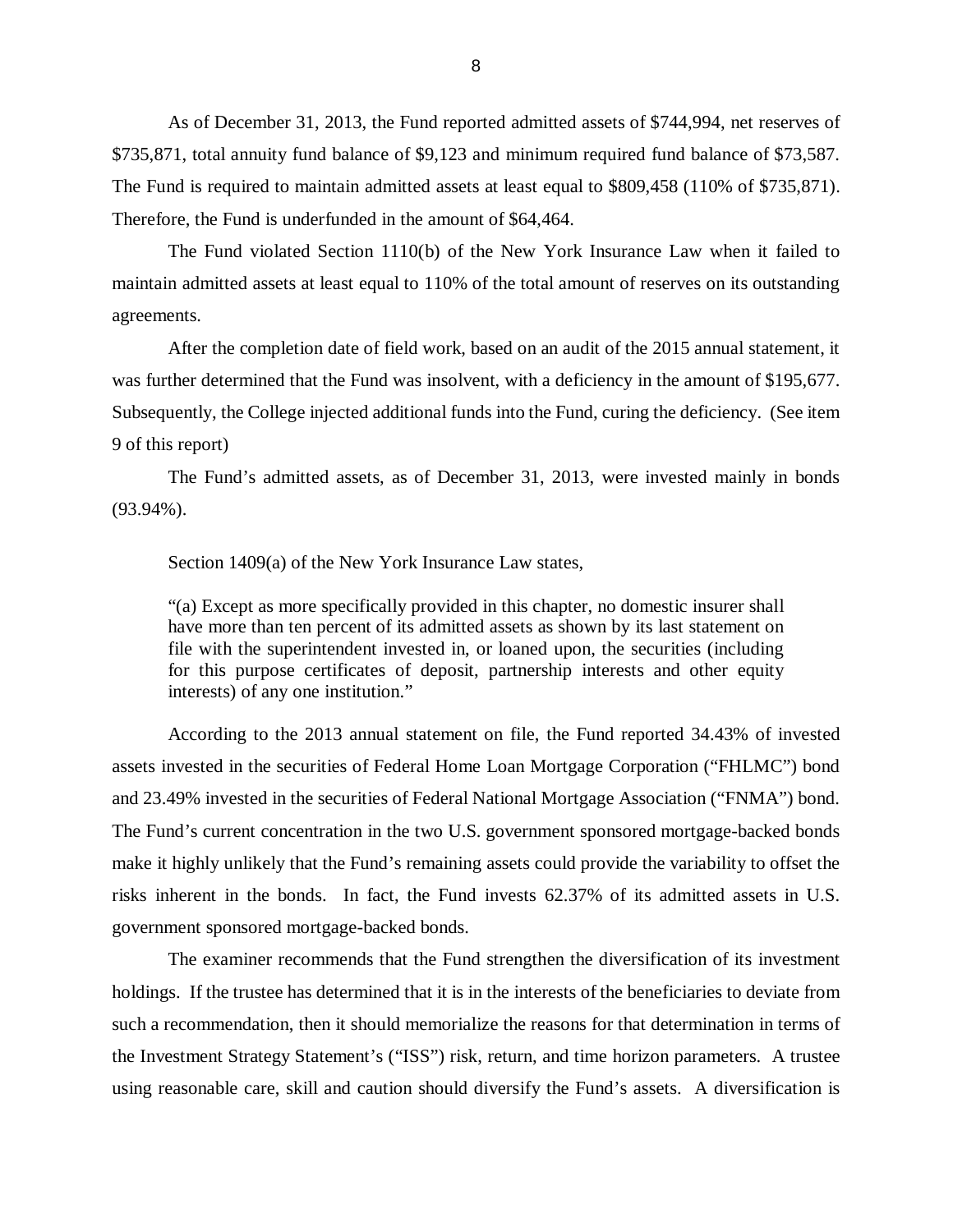proper when it disperses the investments' risks consistent with the ISS's risk, return, and time horizon objectives, and the various risks in the portfolio offset each other. Section 1409 of the New York Insurance Law is instructive. Limiting exposure to any assets of any one institution to ten percent of admitted assets would reasonably assure that the risks in the investment in that institution are offset by the rest of the portfolio.

 The examiner recommends that the Fund adopt an Investment Strategy Statement. Such a Statement should refer to the prudent investor standard as defined in Section 11-2.3 of the Estates, Powers and Trusts Law, which standard, as specified in Section 1110(b) of the New York Insurance Law, governs the manner in which the required admitted assets of a segregated gift annuity fund shall be invested. The Fund should exercise reasonable care, skill and caution to make and implement investment and management decisions as a prudent investor would for the entire portfolio. In doing so, the Fund should take into account present and future distributions to or for the beneficiaries and create a plan to meet the needs of those distributions to establish the ISS's risk, return, and time horizon objectives.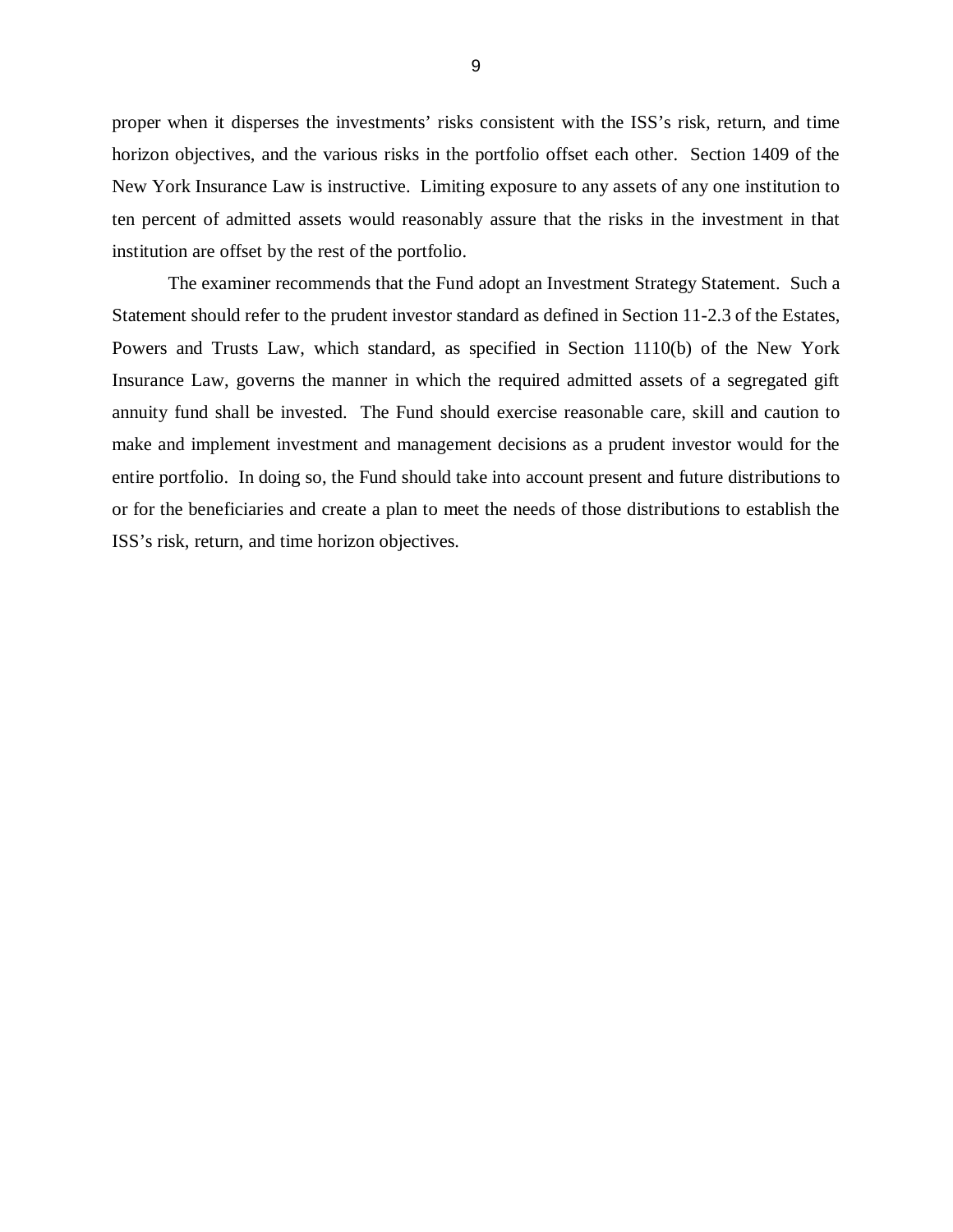#### 6. TREATMENT OF ANNUITANTS

<span id="page-12-0"></span> The examiner reviewed a sample of annuity files to determine whether the annuitants were treated fairly and in accordance with the provisions of the annuity agreements. The examination also consisted of a review of the various controls involved, a check of the accuracy of the computations and the tracing of accounting data to the books of account.

 Based on the examiner's review of a sample of six annuity contracts terminated during the examination period, in four of the six cases reviewed the Fund failed to obtain a copy of the death certificate to confirm termination of the contract.

 The examiner recommends that the Fund obtain copies of the death certificates of annuitants for annuity contracts terminated.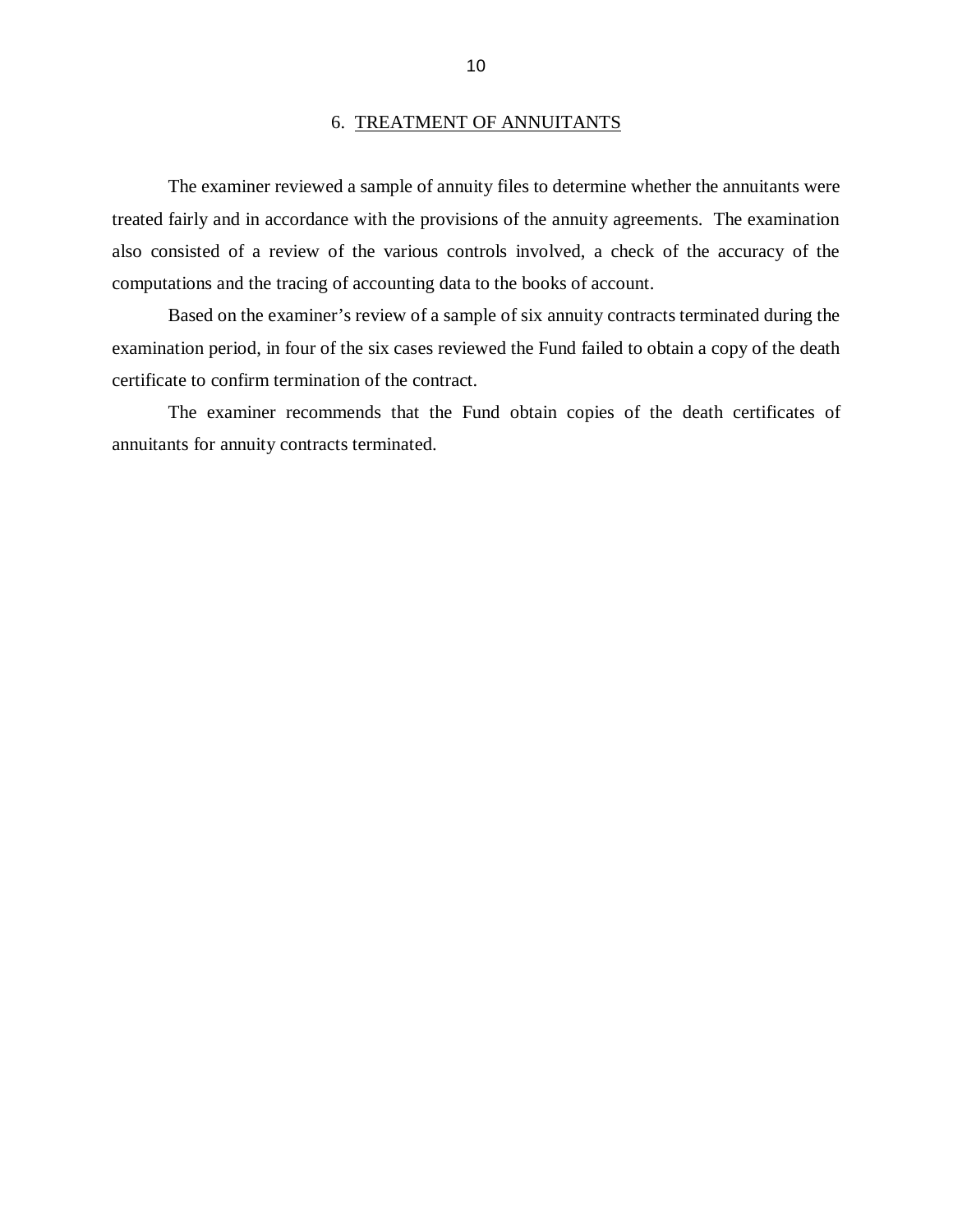#### 7. CUSTODIAN

<span id="page-13-0"></span> examiner determined that Charles Schwab is a brokerage firm, not a licensed bank or trust The Fund maintains Charles Schwab as custodian of the Fund's legal reserve assets. The company.

 to serve as the Fund's custodian for the Fund's securities. The examiner recommends that the Fund contract with a licensed bank or trust company

#### 8. ANNUAL STATEMENT WORKPAPERS

 registers for the Fund's 2013 annual statement. The Fund was unable to produce a copy of the Fund's trial balance and general ledger for the 2013 annual statement or for any annual statements The examiner requested a copy of the Fund's trial balance, general ledger, and transaction filed during the period under examination.

 The examiner recommends that the Fund prepare and maintain accounting records, including but not limited to, a trial balance, general ledger, and transaction registers that reconcile to its filed annual statements. A similar recommendation appeared in the prior report on examination.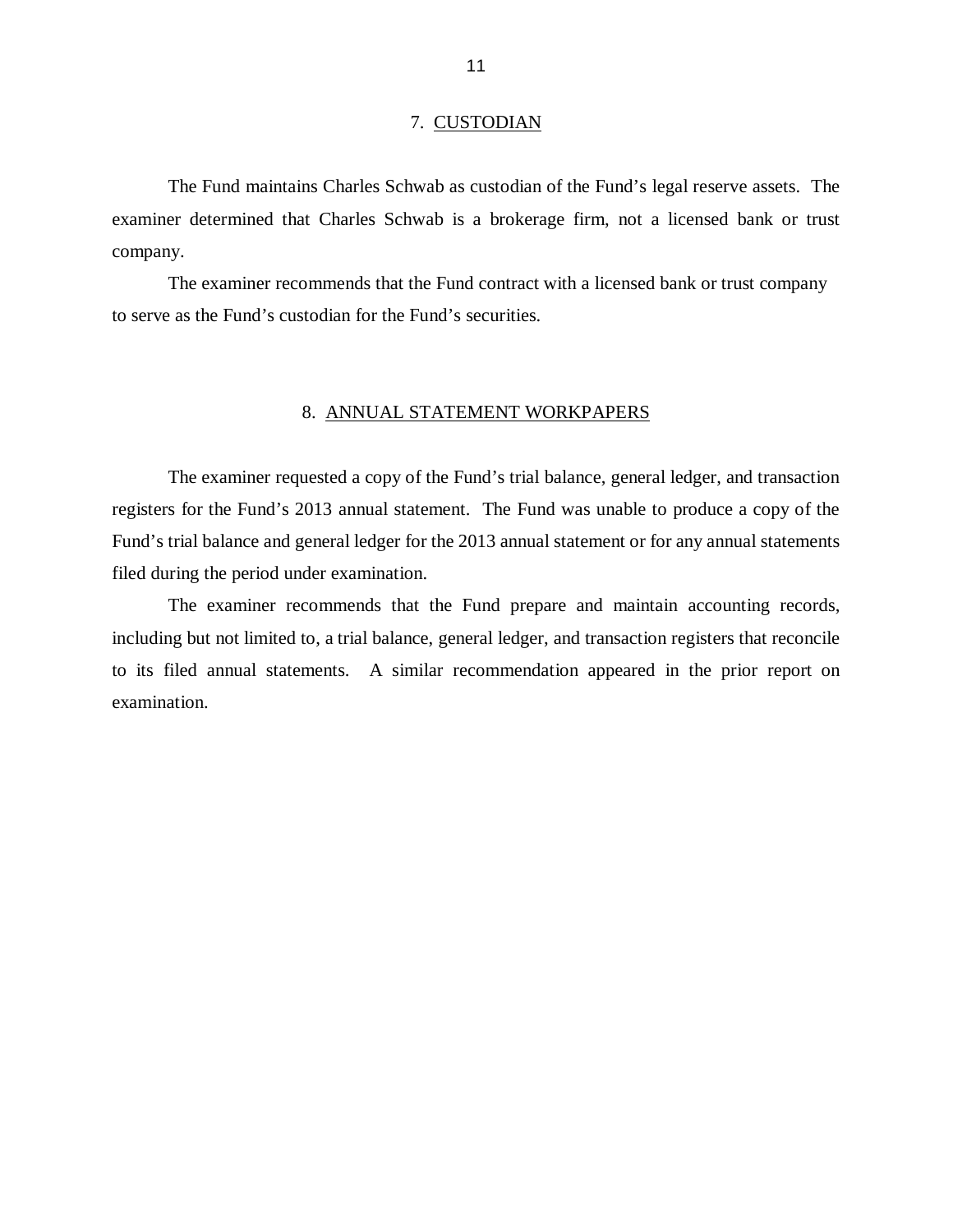#### 9. <u>SUBSEQUENT EVENTS</u>

<span id="page-14-0"></span> occurred after it became known around the beginning of the school year that the College had significant unmet financial obligations that had accrued over a period of time. The investigation into the matter is ongoing and now involves the U.S. Attorney's Office. An Interim President of the College has been named. On October 18, 2016, the President of the College resigned her position. This event

 the Fund was insolvent. On page 2, line 12 of the statement, the Fund reported reserves in the amount of \$639,928. Based on this amount, the Fund was required to maintain at least \$703,921 in admitted assets. Assets were \$508,244 as of December 31, 2015, indicating a deficiency of \$195,677. Furthermore, it was noted that \$92,623 was withdrawn from the Fund during the period from 2012 through 2015, thereby exacerbating the financial insolvency of the Fund. After an audit of the College's 2015 annual statement ("statement"), it was determined that

 the deficiency immediately. In response, the College made two payments of [\\$97,838.50](https://97,838.50) each, one on October 20, 2016 and the second on November 18, 2016. The two payments were sufficient to cover the deficiency causing the Fund's insolvent condition. On May 12, 2016, the Department notified the Fund of the insolvency and the need to fund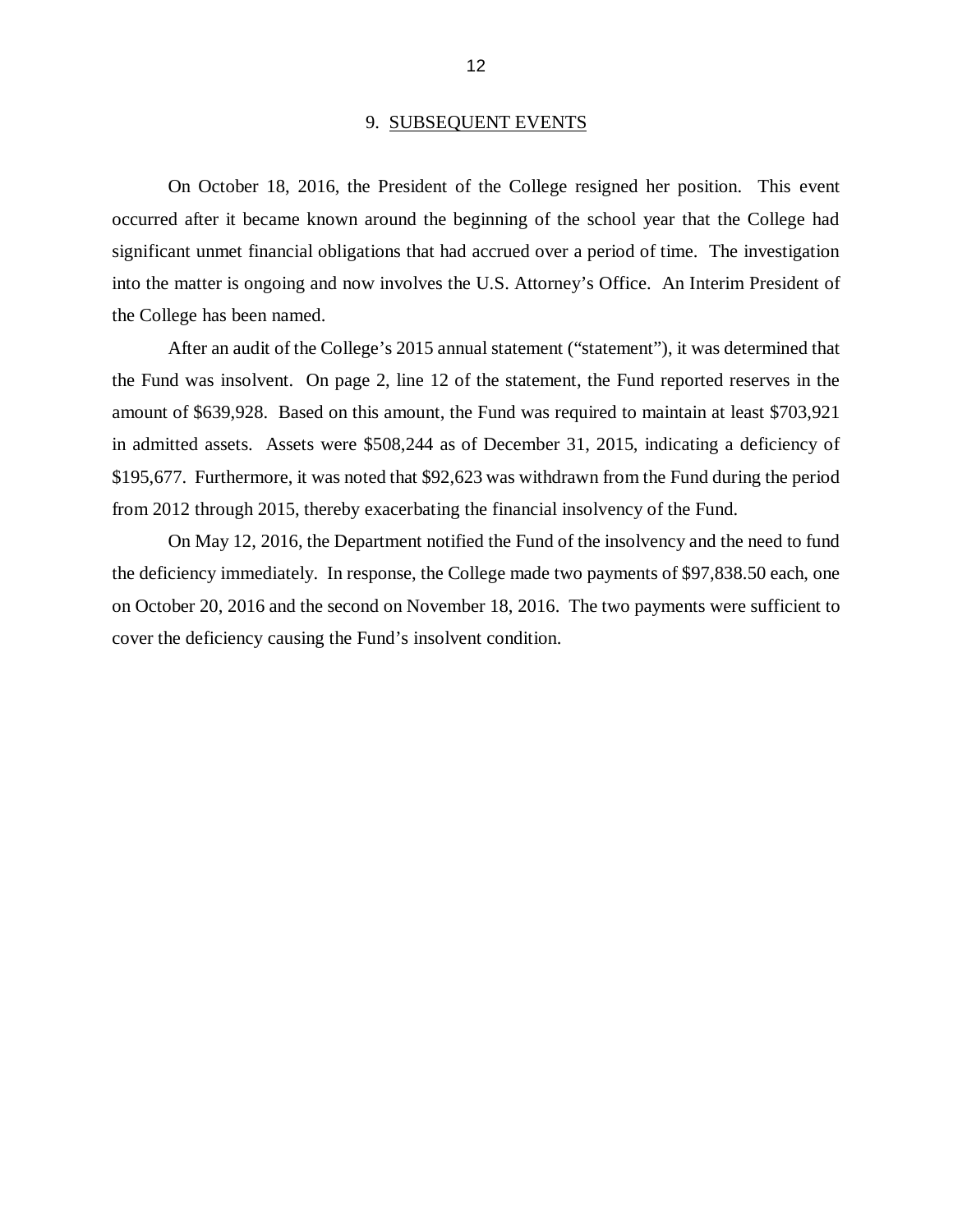#### 10. PRIOR REPORT SUMMARY AND CONCLUSIONS

 Following is the recommendation contained in the prior report on examination and the subsequent actions taken by the Fund in response to the recommendation:

#### Item Description

 $\mathbf{A}$  its filed annual statement. The examiner recommends that the Fund exercise due care in the preparation of

> The Fund failed to produce a copy of its trial balance and general ledger for the 2013 annual statement or for any annual statements filed during the period under examination. A similar recommendation is contained in this report. (See item 8 of this report)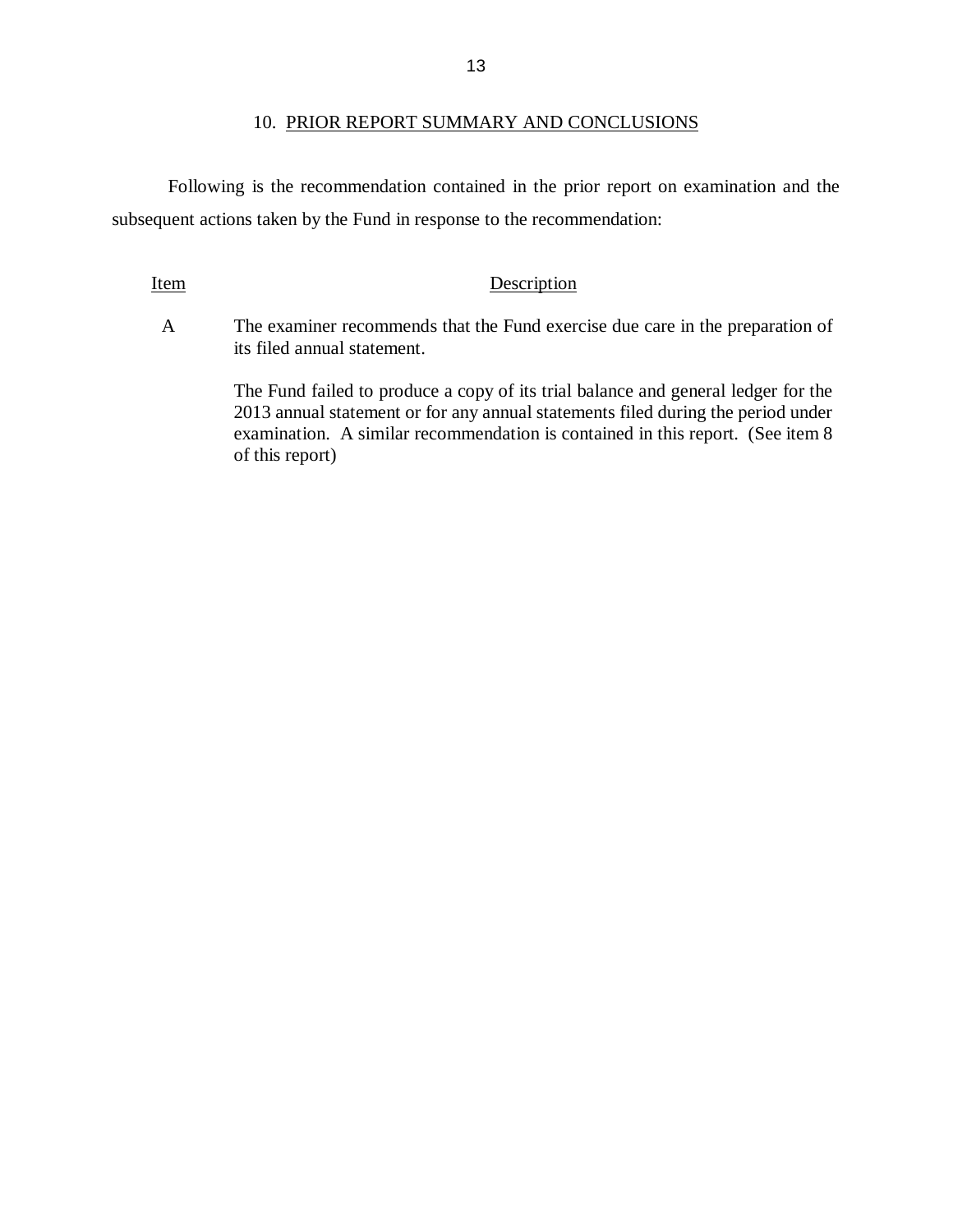#### 11. SUMMARY AND CONCLUSIONS

Following are the violations, recommendations and comments contained in this report:

| <u>Item</u>  | Description                                                                                                                                                                                                                                                    | Page $No(s)$ . |
|--------------|----------------------------------------------------------------------------------------------------------------------------------------------------------------------------------------------------------------------------------------------------------------|----------------|
| A            | The Fund violated Section 312(b) of the New York Insurance Law<br>by failing to maintain signed statements from the board members<br>indicating that they received and read the prior report on<br>examination.                                                | 6              |
| B            | The examiner recommends that the Fund comply with Section<br>312(b) of the New York Insurance Law by obtaining and<br>maintaining the signature of each board member indicating that<br>they received and read the prior report on examination.                | 6              |
| $\mathsf{C}$ | The examiner recommends that the Fund obtain brokers' advices<br>or other supporting documentation for its investment transactions<br>and reconcile such advices to the monthly statements provided by<br>the custodian.                                       | 6              |
| D            | The Fund violated Section 1110(b) of the New York Insurance<br>Law when it failed to maintain admitted assets at least equal to<br>110% of the total amount of reserves on its outstanding<br>agreements.                                                      | 8              |
| E            | The examiner recommends that the Fund strengthen the<br>diversification of its investment holdings. If the trustee has<br>determined that it is in the interests of the beneficiaries to deviate<br>from such a recommendation, then it should memorialize the | 8              |

reasons for that determination in terms of the ISS's risk, return,

and time horizon parameters.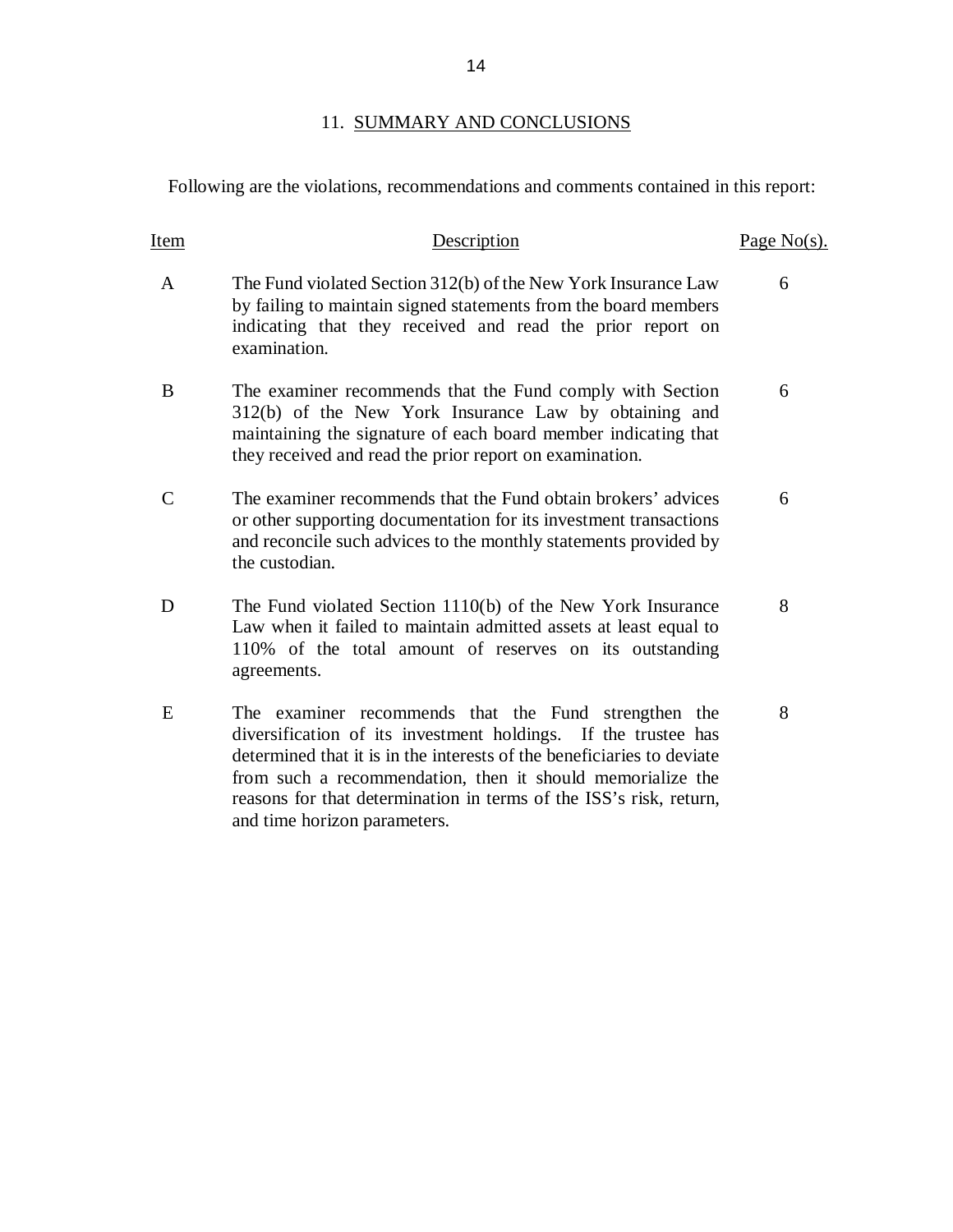#### Item Description Description Page No(s).

15

9

- $F$  Strategy Statement. Such a Statement should refer to the prudent investor standard as defined in Section 11-2.3 of the Estates, Powers and Trusts Law, which standard, as specified in Section 1110(b) of the New York Insurance Law, governs the manner in which the required admitted assets of a segregated gift annuity fund shall be invested. The Fund should exercise reasonable care, skill and caution to make and implement investment and management decisions as a prudent investor would for the entire portfolio. In doing so, the Fund should take into account present and future distributions to or for the beneficiaries and create a plan to meet the needs of those distributions to establish the ISS's risk, return, and time horizon objectives. The examiner recommends that the Fund adopt an Investment
- G death certificates of annuitants for annuity contracts terminated. The examiner recommends that the Fund obtain copies of the 10
- $H$  bank or trust company to serve as the Fund's custodian for the Fund's securities. The examiner recommends that the Fund contract with a licensed 11
- $\mathbf{I}$  accounting records, including but not limited to, a trial balance, general ledger, and transaction registers that reconcile to its filed annual statements. A similar recommendation appeared in the prior report on examination. The examiner recommends that the Fund prepare and maintain 11
- $J$ On October 18, 2016, the President of the College resigned her position. 12
- $\mathbf{K}$ insolvent condition. injections of funds resolving the insolvent condition existing at December 31, 2015. On May 12, 2016, the Department notified the Fund of its The Fund subsequently received two 12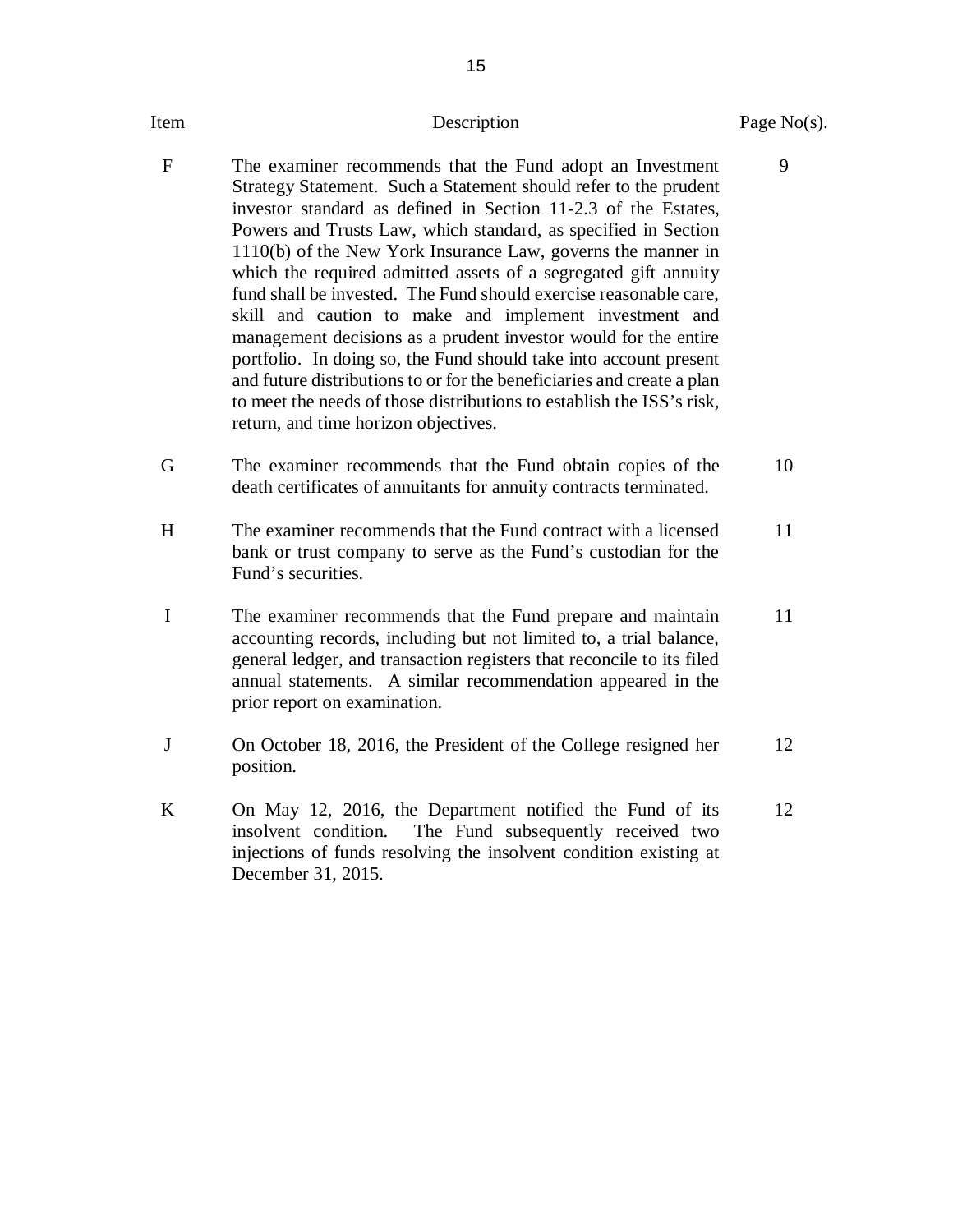Respectfully submitted,

 $\sqrt{s}$ /

 Insurance Examiner Pablo Ramos

STATE OF NEW YORK ) COUNTY OF NEW YORK )  $)$ SS:

PABLO RAMOS, being duly sworn, deposes and says that the foregoing report, subscribed by him, is true to the best of his knowledge and belief.

 $\sqrt{s/}$ 

Pablo Ramos

Subscribed and sworn to before me

this day of